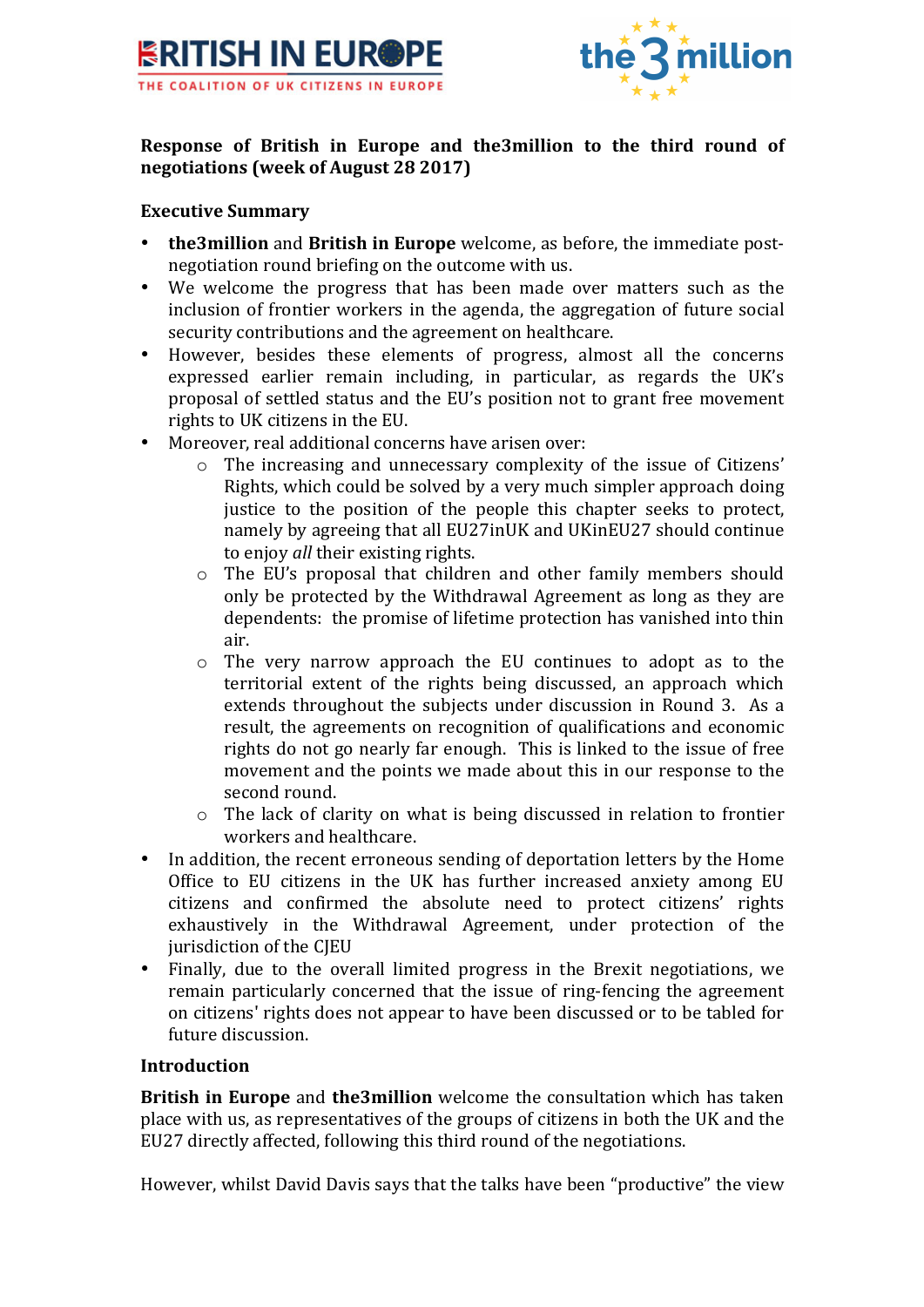on the other side of the table is less optimistic. Michel Barnier says that whilst there have been some "useful clarifications" on a lot of points, there has been no decisive progress on the main subjects. He was very concerned that he was far from being able to recommend to the EU Council that sufficient progress had been made for the talks to be able to proceed to the next stage. This is especially worrying for us partly because it highlights the risk of there being no agreement on citizens' rights and partly because, even if the parties can reach agreement on that, there is a real danger of no overall agreement. In spite of this, neither party has yet even begun to consider the ring-fencing of an agreement on citizens' rights.

In this response, we follow the pattern of our response to Round 2. We will not repeat our general position or the comments in that earlier response, but instead will focus on the issues which we are told have arisen during the second substantive round of discussions. In that respect, the table of the positions adopted by each side on a list of issues ("the Table") remains helpful but not always entirely clear<sup>1</sup>.

We do also make a series of detailed points at the end of this response concerning administrative procedures in relation to the UK's proposal on settled status, which we would like to see taken into account during the next round.

## **A simpler, fairer solution**

 

This round of the negotiations, whilst rightly described as technical, has concerned some issues of major importance to all those whom the3million and British in Europe represent. The Table now runs to 16 pages of detail, even though these pages incorporate by reference hundreds of pages of text of EU legislation and, in its latest revision, even case law. All this whilst each side is claiming to be concerned to protect the rights of affected citizens, with M. Barnier for the EU having said, "Brexit should not alter the nature of people's daily lives".

Quite apart from the sheer injustice of any other approach, would it not be so much more straightforward for everyone simply to adopt M. Barnier's statement and resolve the transitional problem created by Brexit by agreeing that all EU27inUK and UKinEU27 should continue to enjoy *all* their existing rights, and that their entitlement to this status should be evidenced by a simple card acknowledging these rights?

Preserving the existing rights of EU citizens in the UK and UK citizens in the EU should not be regarded as an immigration matter. We are a finite group of mortal people who are already integrated in and contributing to the countries in which we live. It is also worth recalling that the course we advocate was that adopted on the only other occasion when a territory left the EU (or rather its predecessor) – the case of Greenland.

 $1$  Indeed one of the major concerns in this paper, the EU position on children and family members, a Round 2 issue which we flagged up at the time as obscure but has now been explained.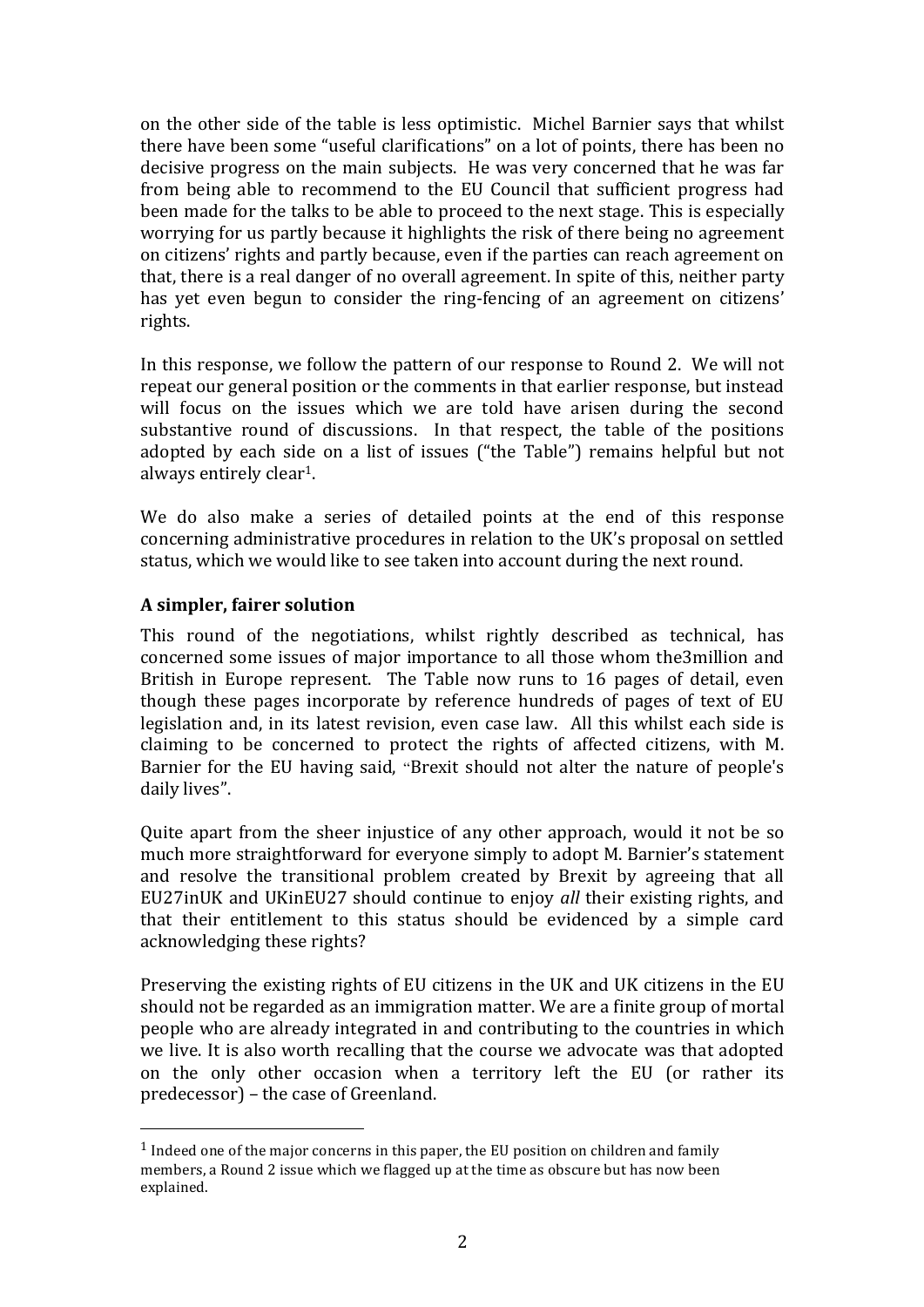Moreover, by virtue of rights associated with the Common Travel Area, UK and Irish citizens have reciprocal rights almost identical to their EU rights and residents of the North have the right to Irish, and thus EU, citizenship even if they have never set foot south of the border. The historic links of the UK with Eire are, of course, fully appreciated, but the UK also has a strong historic link, now 44 years old, with the European Union and its citizens. If Irish Citizens have such rights within the UK as a whole in perpetuity, then there is no reason why that finite group of EU Citizens from the other EU26 in the UK at Brexit should not be allowed to have the same rights, in exactly the same way, for the rest of their lives.

For all of us, then, both EUinUK and UKinEU, rather than turning our lives into bargaining chips of future trade negotiations, the easiest, fairest and economically most sound solution is to guarantee all our existing rights in the Withdrawal Agreement and ensure protection by the CJEU on its implementation. 

# EU proposal in relation to children and other family members<sup>2</sup>

In our joint response to the UK proposal, we noted that we were seeking clarification of how the two proposals differed as regards the rights of children and family members. Having clarified this, the EU's proposal for children and other family members is a radical departure not only from Michel Barnier's statement about not altering the nature of people's daily lives but also, in our view, from the Negotiating Directives. It has very worrying implications for UK families living in the EU27 and, because of reciprocity, for EU families in the UK.

Whilst the UK fairly proposes that children and other family members should have post-Brexit rights *as an independent right holder*, the EU says this should be as a family member. Clarification of this EU position has revealed the full impact of the EU's stance. Take the example of a child born to UK parents in Spain. raised there, at school there, completely fluent in Spanish, with Spanish friends and who has never lived in the UK. Once this child, who might attain the age of 18 only a few months after Brexit, ceases to be a dependent, s/he will have no protection whatsoever under the Withdrawal Agreement. Contrast this with the Negotiating Directives' promise that affected citizens' "rights should be protected as directly enforceable vested rights *for the life time* of those concerned."

So the EU appears to be proposing to take away the rights of a fully integrated young person whilst an adult who moves to Spain on the last flight out of the UK pre-Brexit would have fully protected rights for life. For those who say dual citizenship is the answer, this is not possible in Spain, Austria or the Netherlands. There urgently needs to be further clarity on each party's position on this critical issue and what the consequences for young people resident in another country in the EU 28 at the date of exit will be if this position is maintained.

 $<sup>2</sup>$  This is a Round 2 point which we flagged in our Response at that stage but did not comment as</sup> we wanted clarification. In the light of the clarification that has been provided we have to take very serious issue with it.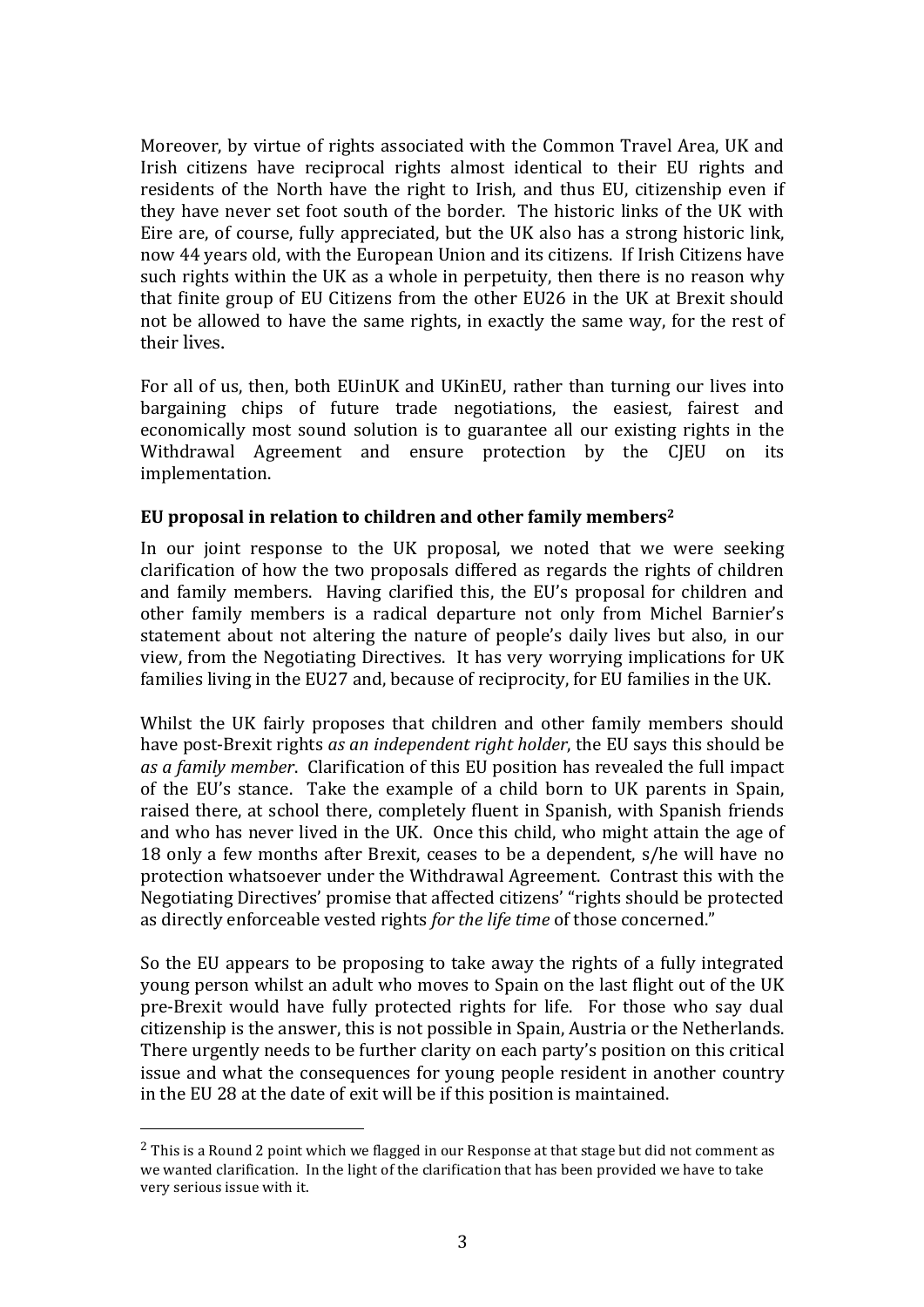### **Overview of round 3**

It is clear that politics have played a very important part in this, the most technical, round of the negotiations. The EU is concerned to prevent the UK from maintaining, at this stage of the negotiations at least, access to the same benefits as it enjoyed while still a member.

We suggest, with respect, that this concern is misplaced, and the EU has drawn an inappropriately early dividing line between present rights and future relationship. This part of the negotiation is about the rights enjoyed by *individual* UK citizens in the EU and *individual* EU citizens in the UK at Brexit. The litmus test for the relevance of any issue at this stage of the negotiation should be whether it affects these rights. If so, it should be discussed now. If not, it is a matter for future discussion.

The EU's and UK'S approach is, we assume, informed by the same thinking as that which led them in Round 2 to deny freedom of movement after Brexit to UK citizens in the EU and similar rights to EU citizens in the UK to circulate and return to the UK. In August British in Europe made detailed written representations on the topic by way of addendum to our second-round response, together with case studies which bring into clear focus the human dimension of what might appear a dry legal problem<sup>3</sup>.

This approach to freedom of movement is intrinsically linked with the current deadlock on the two-year rule which relates to the way in which the primary right to move and reside freely across the territory of the EU Member States has been implemented in Directive 38/2004 to provide for a right of permanent residence attaching to a specific Member State where an EU citizen has resided continuously for five years. The primary right to move and reside freely across territory of Member States is a direct and individual right that all EU citizens have by virtue of Article 21 TFEU while the right of permanent residence is the implementation of that primary right in secondary legislation, the 2004 Directive, which attaches to one country. The current EU approach appears to be to guarantee simply those secondary rights of residence derived from the primary right to move and reside freely, and not the primary right they derive from, which cannot be legally correct. Also, the primary right is a composite right of freedom to move and reside, while the EU position is currently only to protect rights of residence under the 2004 Directive.

As we stated in our response to round 2, the logical way for both sides to deal with this issue is to say that those who have established and retain permanent residence at any time before Brexit (including those resident before Brexit but who only achieve 5 years' residence afterwards) should have a life-long right to

<sup>3</sup> https://britishineurope.org/wp-content/uploads/2017/08/BiE\_Round-2-response\_freemovement-cross-border\_PUBLICATION-.pdf; https://britishineurope.org/wpcontent/uploads/2017/08/British-in-Europe\_Free-Movement\_Master-Case-Studies\_EC.pdf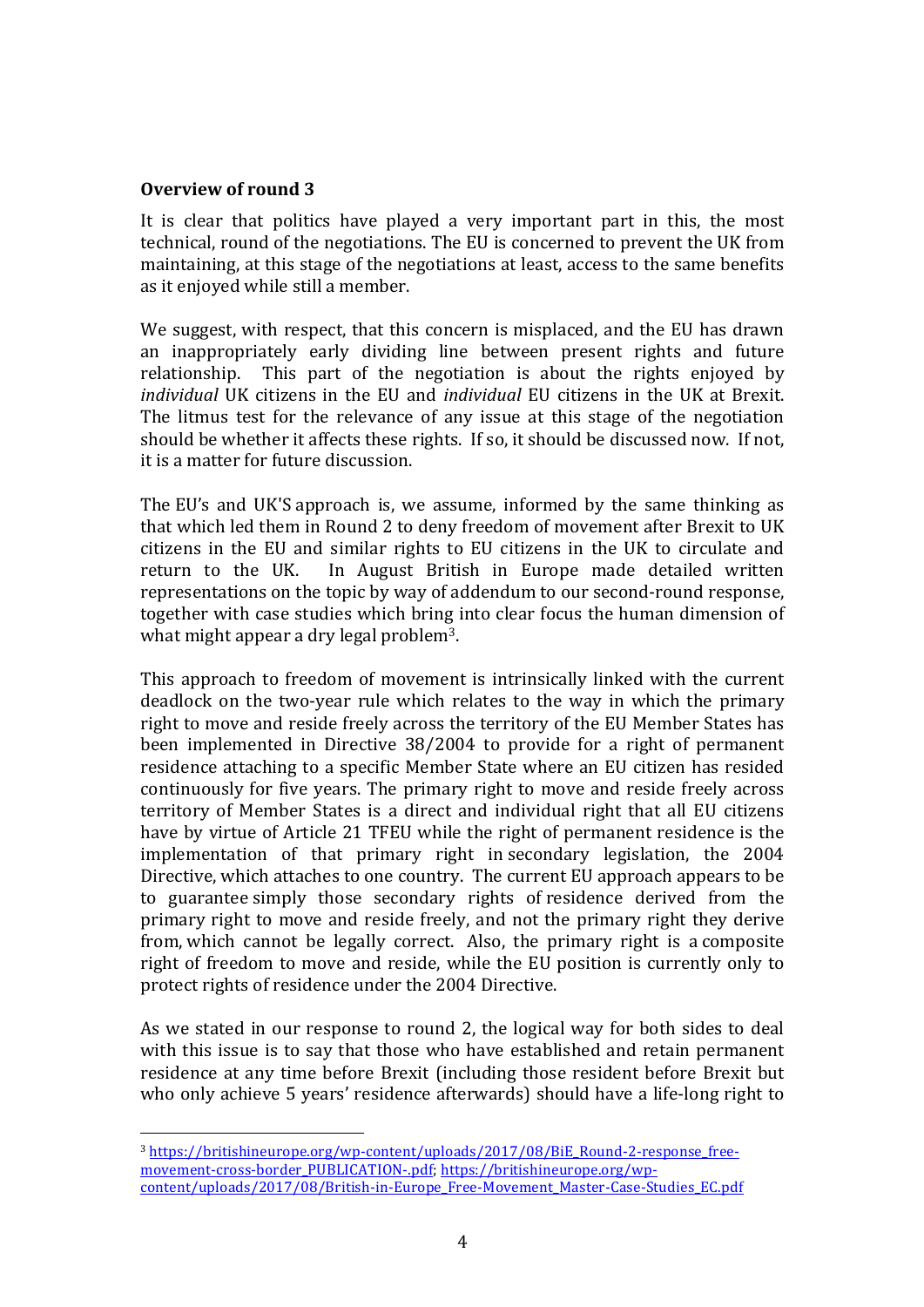return or that those who have exercised a right of free movement should continue to have that right. This would mean that EU citizens who have acquired, or are in the process of acquiring permanent residence pre-exit, can continue to have the right to circulate in the EU 27 or move outside the EU 27, even for more than two years, and still have a life-long right to return to the UK. UK citizens in the EU pre-exit would have similar rights to circulate freely across the EU 27 or elsewhere outside the EU 27, even for more than two years, and either return to the country of residence in the EU 27 or move and build up rights of permanent residence in another EU 27 country.

To avoid implementation issues and misunderstanding, it should also be specified in the Withdrawal Agreement that this means a life-long right to return is guaranteed to this finite group. Particularly for EU citizens in the UK it is important that such an unequivocal right to return is set out in the Withdrawal Agreement because the mere application of EU free movement law on future reentry in the UK is likely to face implementation issues once the UK is out of the EU. A clear-cut commitment in the Withdrawal Agreement that citizens do not lose their right to return after any period of absence is therefore required in addition.

These are issues that flow from the discussions during Round 3 and which are related to issues like frontier workers, mutual recognition of qualifications and economic rights referred to below. These are important issues which affect both EUinUK and UKinEU. They will be key in the next round and we urge both sides to take a pragmatic and flexible approach to them to ensure that all citizens who have exercised their rights to move and reside freely in another EU country are not penalised for this in the final deal on citizens' rights.

#### **General Problems with the Table**

The first issue is one of definition. There are a number of points where concepts are defined in terms of EU Treaty provisions or secondary legislation or the relevant case law to these. This is not a helpful way of defining concepts in the Table. These concepts should be stated in terms that can be readily understood not only by lawyers specialising in EU law, but also the layperson who is entitled to know how s/he is affected so as to comply with the concept of transparency in the negotiations. In addition to this, there is potential for misunderstanding between the negotiating teams.

Related to this, there are also points where the UK has made precise lists while in others, the onus is on the EU to make a proposal. Again this leads to a lack of clarity and transparency. At the same time, the onus is on the UK to commit to a clear procedural solution to ensure that rights are properly protected. It is of little value to be more precise on the list of entitlements that are included if their implementation is lost in ambiguity about a mix of third country immigration status under UK law and vague commitments to setting out some elements in the Withdrawal Agreement.

A second issue is the areas which are listed in the table as green. Although there appears to be consensus in some of the green areas, the wording is very different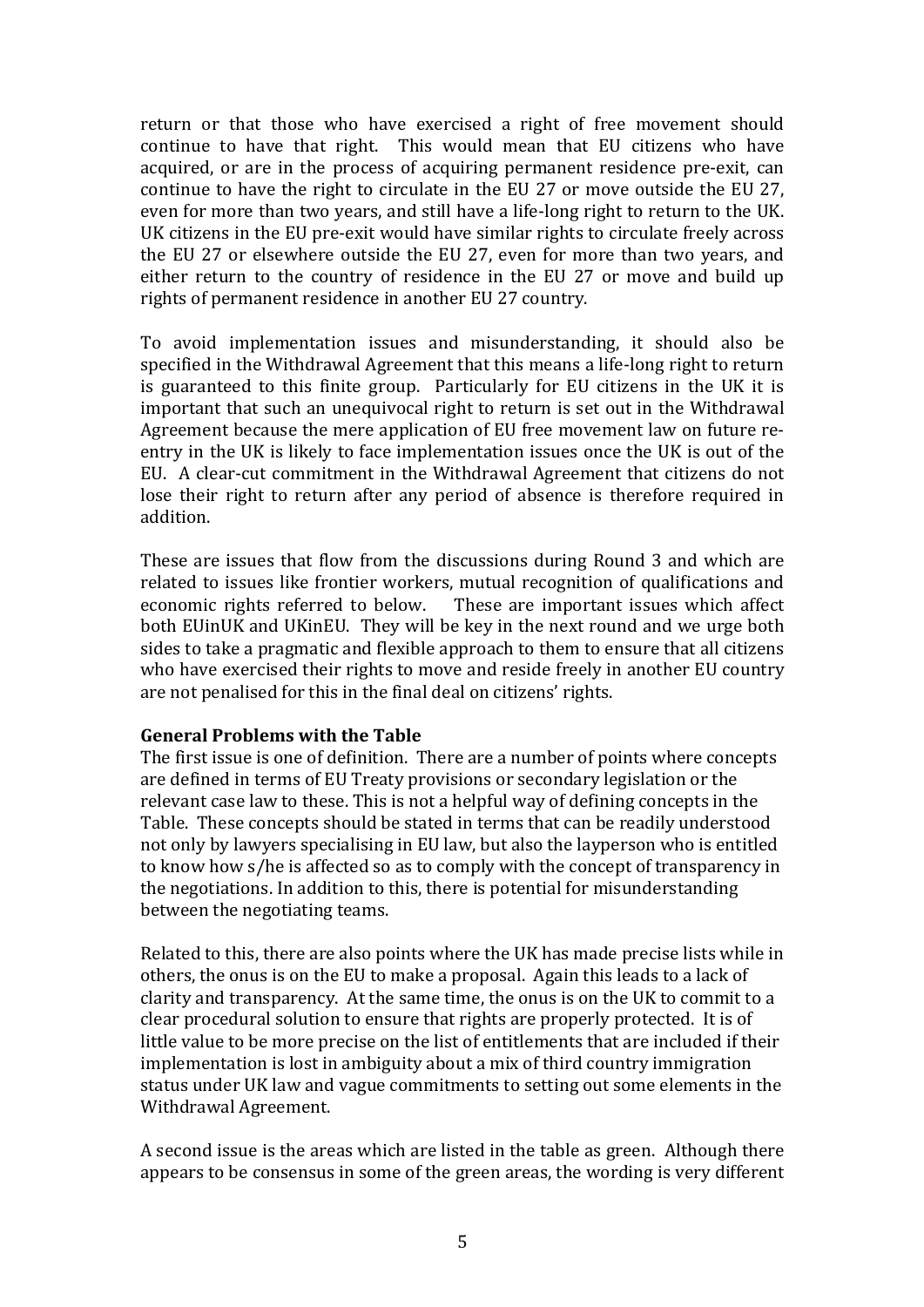(e.g. family members as laid down in  $Dir2004/38$  /rights of EU child vs Independent rights holder'. Conditions for acquiring PR vs 'Minimum' conditions' etc.) These concepts and definitions need to be revisited and clarified, as they may be hiding different legal concepts, based on EU law in one case and UK immigration law in the other.

Finally, and of the utmost importance for transparency, we ask the negotiators to make it absolutely clear in the Table or otherwise whenever the position they are *adopting* is a departure from that put forward in, for the EU, the Negotiating *Directives of May 22<sup>nd</sup> and, for the UK, in their June proposals (Cm 9464).* Otherwise there is a real risk that the public will fail to understand that an important change is hidden behind an obscure or legalistic reference in the Table. We therefore call on both sides to publish now, before the "crunch" September and October rounds of discussion, a list of all departures from their original proposals.

To give a concrete example, para. 31 of the UK's proposals said that children of EU citizens eligible for settled status would be eligible for that status whether born in the UK or overseas and whether they are born or arrive in the UK before or after the specified date. This is not repeated in the Table. We have assumed that children for whom settled status is proposed would have this regardless, but it would be helpful to have confirmation that proposals not mentioned in the table are unchanged.

#### **Frontier workers**

The position of frontier workers is very important to both our groups, but particularly to British in Europe, more of whose members are affected simply for reasons of geography. In an effort to assist on this question, which we were aware was due to be discussed in this round, British in Europe included a section on frontier workers in its August addendum and case studies (see link above).

As mentioned above in our section on general problems in the Table, the first issue is one of definition. In our addendum, we identified five categories of people who, on any common sense view, count as frontier workers but may not fall within the definition of Regulation  $883/2004$ . The EU proposes that frontier workers should be those "as defined in case law concerning Articles 45 and 49 TFEU and Reg.  $492/2011$ ". This is not a helpful way of defining an important category of person covered by the Withdrawal Agreement, and we look forward to clarification. In particular, are our five categories to be covered? As we said above, if so this should be stated in terms that can be readily understood not only by lawyers specialising in EU law, but also the layperson who is entitled to know how s/he is affected.

Furthermore, to adopt in a negotiation a "definition" as vague as that in the Table is to give rise potentially to enormous misunderstanding. For example, one of the negotiating teams might understand it in one sense and the opposing team in quite another and their apparent agreement might be wholly wrong. It really is essential that any definition on which an agreement might be based is clearly set out so that there is no possibility of misunderstanding, and so that the people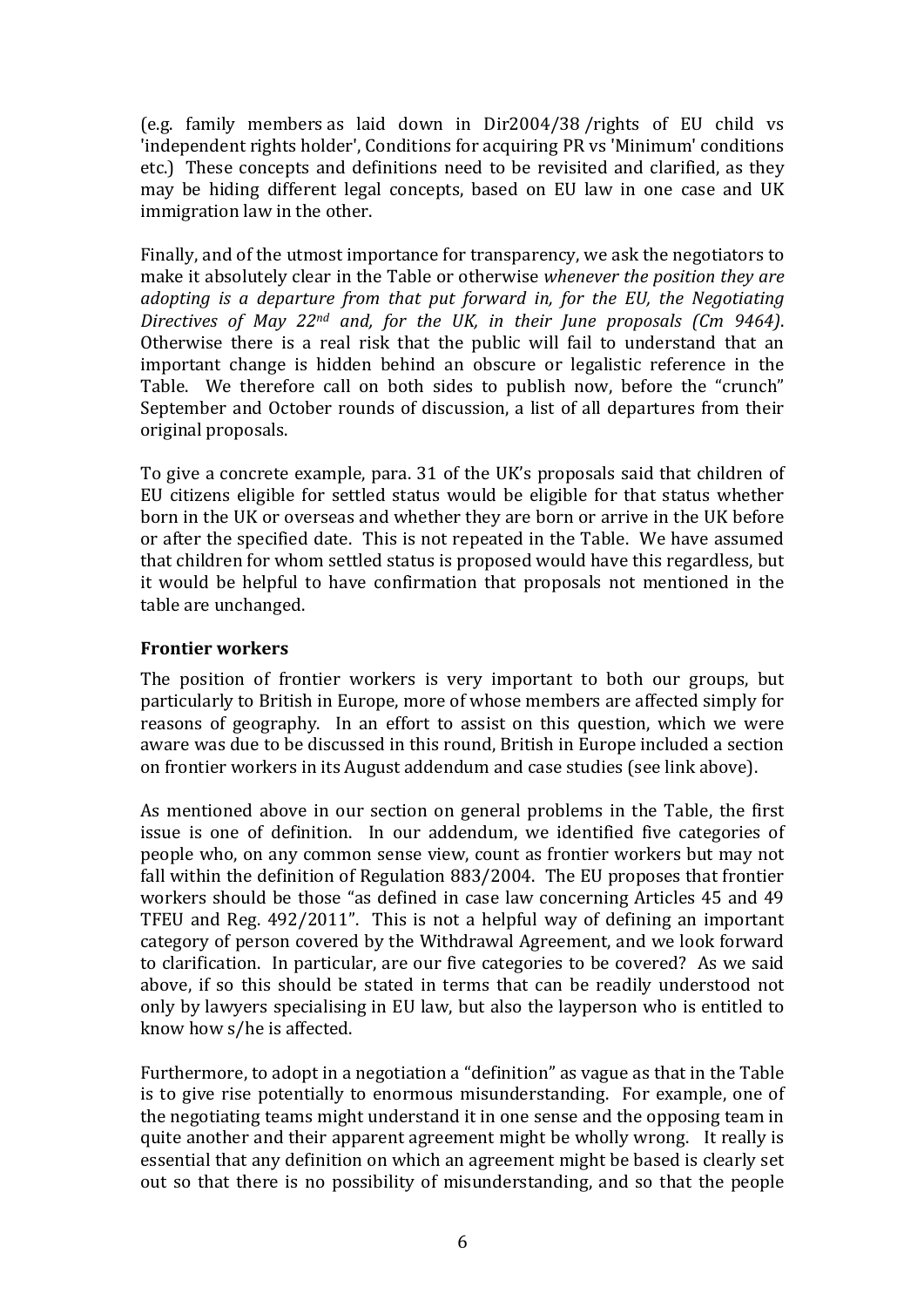affected can begin to move from their present limbo with a clear idea of where they are going.

The second issue is the extent of the rights which are proposed. Our reading of the EU position, which the UK says it will reciprocate, is that a frontier worker's right to reside in their country of residence will be protected but this will be confined to the country in which they are residing at "the specified date"<sup>4</sup>. Similarly, the right to work away from home will be confined to working in the country where they are working at "the specified date". For the reasons set out in our addendum document and apparent from our case studies, such an approach would be too narrow. If the rights of existing frontier workers to live as though Brexit had never happened are to be preserved, then they should continue to enjoy the freedom to work and to reside throughout the EU27 and, if they were working or residing in the UK, in that country too.

## **Posted workers**

We understand that there was further discussion about posted workers, but that the EU continues to regard them as outside the scope of this negotiation. Once again this is an inappropriately narrow view of the proper subject of the discussions, and we regret that posted workers, who are as human as any other citizen whose rights are under discussion, continue to be excluded.

## **Social security and healthcare**

 

We were of course very pleased to see that future as well as past social security contributions are now to be included, a point which we raised in our response to the UK's original proposal document.

On healthcare, we are similarly glad to see that both sides support the continuation of the arrangements under Regulations 883/2004 and 987/2009. As an aside, but a very important one, we feel compelled to point out that this is an example of the UK being prepared to continue to accept the application of EU law post-Brexit, which is of course perfectly sensible. It does not, however, stand well with their position that the continued application of the EU law of permanent residence for those who already have that status is somehow quite impossible.

We believe that negotiation on the healthcare issues, or at least the explanation of the result of that negotiation, has been bedevilled by a failure to distinguish between two quite distinct EU healthcare schemes, the S1 scheme and the EHIC scheme. Whilst the two schemes have in common that the country of the "competent institution" pays for the healthcare provided, the conditions of entitlement and the content of what is provided are quite distinct. In particular, the S1 scheme is an enduring<sup>5</sup> scheme which entitles a defined group of people

 $4$  We assume that this British term, appearing in a column of EU proposals, is simply a typo and should read "date of withdrawal". Otherwise it would be inconsistent with the general EU approach in these negotiations.

 $5$  At least in the case of the great majority of those covered – pensioners and those in receipt of exportable benefits.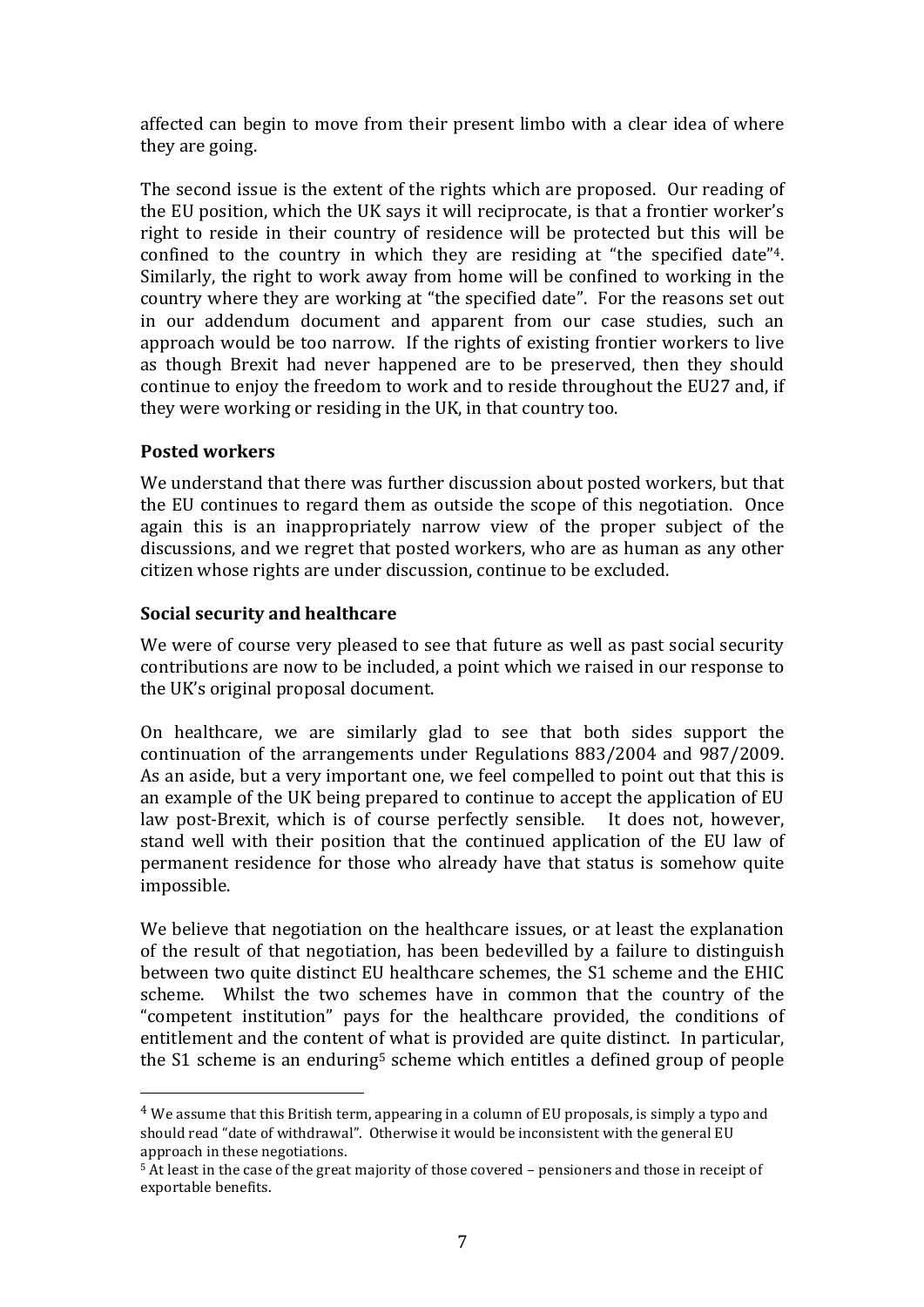to healthcare in their country of residence at the ultimate expense of the country which pays or will pay their pension, whilst the EHIC scheme is a scheme for temporary health care available to all EU citizens at present even if they have never before ventured beyond the boundary of their country of birth.

It seems from the remarks of David Davis in the closing press conference that UK pensioners in the EU will continue to be covered by the S1 scheme but will also, whilst travelling in other EU27 countries, be able to use an EHIC card for temporary health care<sup>6</sup>. As this right is reciprocal, both British in Europe and the 3 million welcome the continuation of both existing schemes for these people.

We do, though, need clarification from both sides on the issue of the personal scope proposed for both schemes and, so that we may pass on this explanation to those we represent, we ask that such clarification be in writing well before the September round of negotiations which we understand will be where the hard decisions on what is to be conceded and what not will be taken.

Our queries are as follows:

- 1. The language of the Table "on exit day" is very specific and, on a literal interpretation, could mean that a UK pensioner who resides in, say France, but is in England on exit day is no longer covered by the  $S1$ scheme. We are sure that this is not the intention, but would welcome clarification as to precisely how this works.
- 2. Is it intended that entitlement to benefit or continue to benefit from the S1 scheme is unchanged for all those resident at Brexit away from the country of their competent authority?
- 3. The UK's position paper of June 2017 said that it intended to seek to protect the current EU healthcare arrangements "for UK nationals and EU citizens who benefit from these arrangements before the specified date" (para, 49). In our response, we pointed out that this potentially excluded those who have not yet retired before the cut-off date and those who currently depend on a retired spouse's S1 form and will only receive their own on retirement. We see no reference in the Table to the limitation proposed earlier and we assume that it has been dropped, precisely for the reasons we gave. In other words, a person who is at Brexit resident away from the country of the "competent authority" for their future pension will be entitled to benefit from these arrangements when their pension becomes payable. In view of the importance of this issue to many of those we represent we need confirmation that our understanding is correct.
- 4. The Table says that those who are protected "continue to be eligible for healthcare reimbursement, including under the EHIC scheme." Does that mean that only those who are covered by the S1 scheme are eligible for EHIC, or is there one group entitled to  $S1+EHIC$  and another entitled to only EHIC?
- 5. If the latter, who is entitled to only EHIC?

 $6$  D. Davis – remarks on conclusion of Round 3.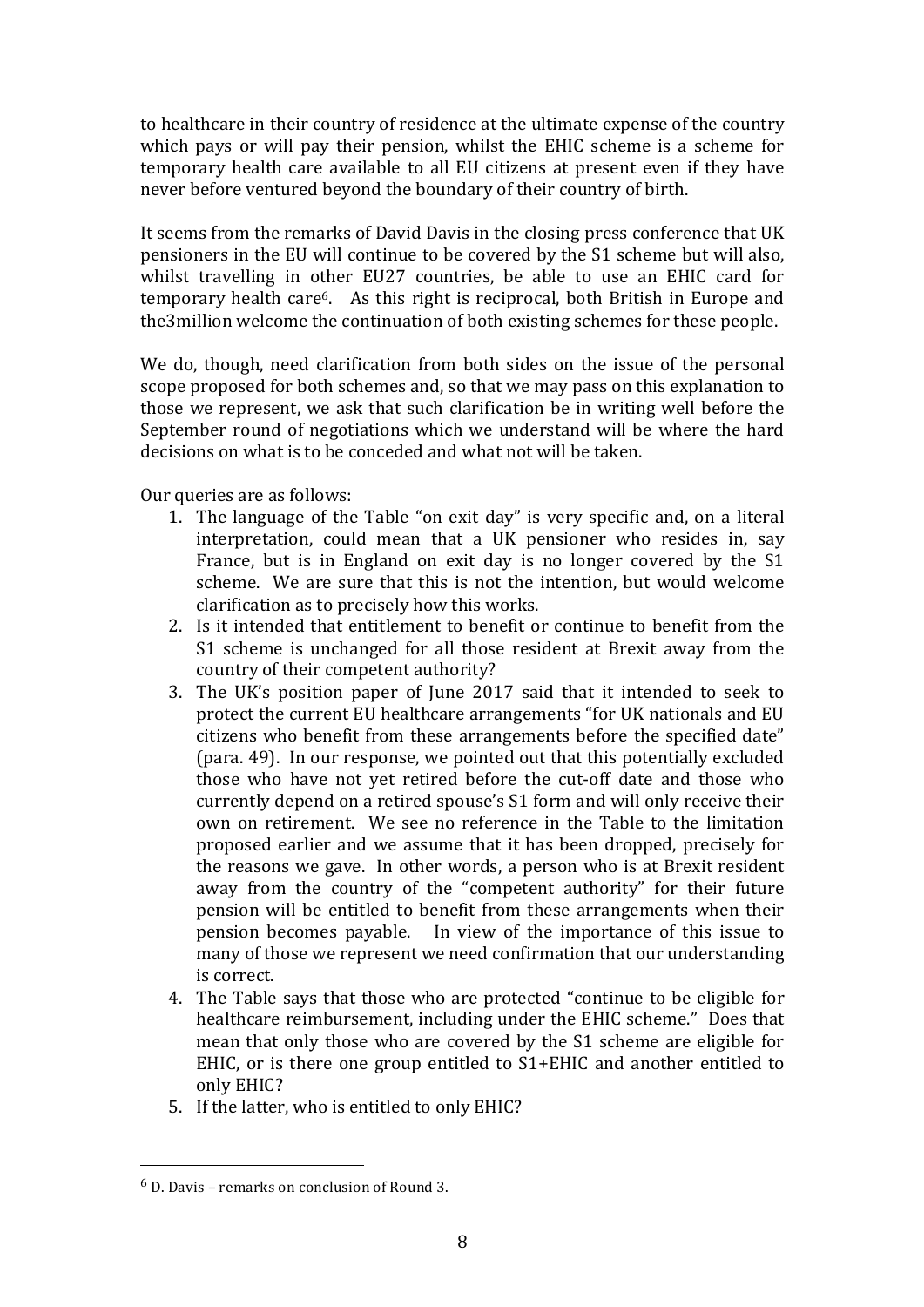- 6. In particular, are all UKinEU and EUinUK at Brexit going to continue to be entitled to EHIC?
- 7. What is the position of a person who frequently works abroad, possibly falling outside the narrow definition of frontier worker, who happens to be in their home country, and thus not in a "cross-border situation" on Brexit day?
- 8. Is the intention that those entitled under these rules to the benefits of the EHIC scheme (which is clearly not the most important aspect of healthcare under the existing EU system) should continue to enjoy those benefits throughout the territory comprising the EU27 plus the UK?

#### **Recognition of qualifications**

The EU is proposing a very narrow approach here, no doubt for the political reasons to which we referred at the outset. In general, we agree with the broader approach of the UK. Having regard to the "litmus test" referred to above, it is our strong contention that the UK's approach does not step outside the proper boundaries for discussion of qualifications. Both sides are agreed that the personal scope of this section is "The rights of EU27 persons resident in the UK before the withdrawal date and vice versa as well as frontier workers". Thus the UK's proposal relates to the rights of individuals caught in the middle of Brexit.

We also support the UK's positions that the right to have a qualification recognised should not be tied to residency, that the right should not be limited to the recognising state but should apply across the UK and all 27 EU states, and that equal treatment with national professionals should not be confined to residents and frontier workers.

It is interesting to note that the EU's position on territorial scope is incomplete and inconsistent as it is stated that "the effects of grandfathered recognition decision limited to the issuing State...and not grandfathering of recognition decisions in States other than the State where the UK national is residing or working as a frontier worker". There is no mention of how this will apply to UK qualified EU citizens in the UK before exit (of which there will no doubt be many). It is thus not clear whether EU citizens who hold UK qualifications will have them recognised across the EU or whether the same limitation of territorial scope will apply to their qualifications, although they remain EU citizens post exit. This again goes back to our general point made above that this part of the negotiation is about the rights enjoyed by *individual* UK citizens in the EU and *individual* EU citizens in the UK at Brexit. It also picks up a point that we made in our very first joint response to the draft negotiating directives in May as to whether para. 22, dealing with continued recognition of qualifications, operated *in personam* or *in rem*. We were told the former – and yet this position seems to imply the latter.

As to the qualifications to be covered, we believe that the approach of both sides is too narrow. Briefly the EU is proposing to safeguard qualifications obtained in EU28 and either already recognised in another EU28 country or subject to application for such recognition at the date of Brexit. The UK proposes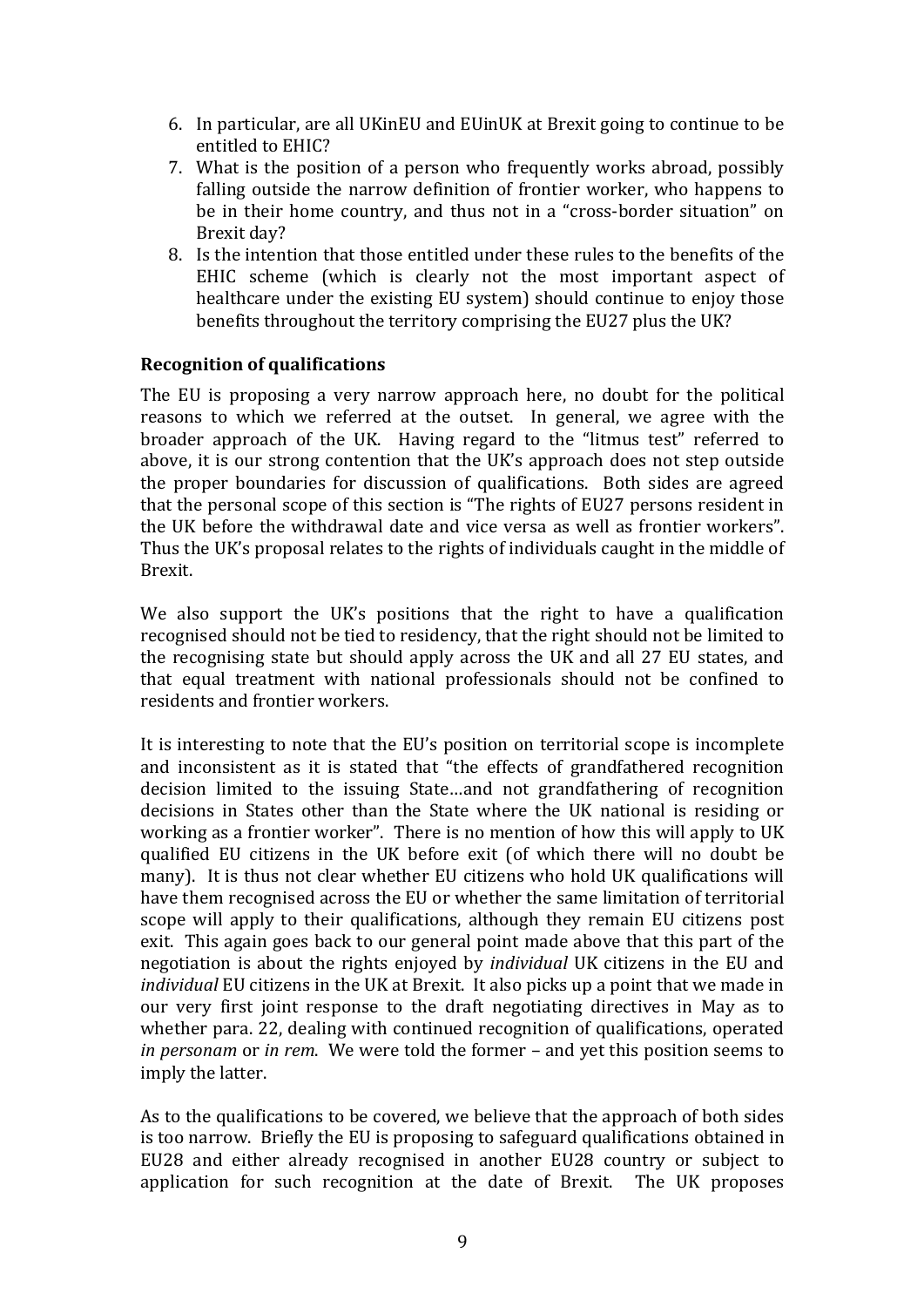additionally that qualifications which are in the course of being acquired at Brexit should be safeguarded.

The basis for the UK's broader approach is that it is unfair that a person who, pre-Brexit, has started a course with a view to becoming, a doctor, for example, should not have that qualification recognised. But it is just as unfair to draw the line at the course leading to the qualification in question. For example, a student who has started a course for a law degree will not be a qualified lawyer at the end of it. They will have to undertake further courses before achieving a professional qualification.

## **Economic rights**

As we understand the position, both sides propose that the same rights are safeguarded for the same groups of people but, whilst the EU proposes that these rights are safeguarded only in the country of residence or frontier working at Brexit, the UK argues that safeguarding should be available for UK nationals across all the EU27. Of course, EU citizens in the UK would have such rights by virtue of their continued EU citizenship.

Once again, we strongly support the UK's position. The argument here is very closely related to the difference of opinion over the continued right of freedom of movement for UK citizens in the EU. British in Europe's detailed representations on that topic, together with our case studies<sup>7</sup>, show very clearly why this is both important and the UK is correct in law.

But there is a further argument related to lack of reciprocity. In concrete terms, this would mean that a French or German qualified lawyer permanently resident in the UK before Brexit and working out of the UK would continue to be able to enjoy economic rights across the EU 28, potentially even where that lawyer has set up a UK firm, whereas a UK lawyer based in an EU 27 country and working self-employed or with her/his own firm in that country would not.

## **Students**

We understand that all topics which are to be discussed have now at least been touched on, but that there has been no discussion of the position of students in the Citizens' Rights negotiations. We have been told that the Erasmus+ scheme has been the subject of discussion elsewhere in the negotiations but we have not been told anything about progress on that subject, and it seems that there has been no discussion of fees and funding beyond the very short-term. Young people form an important group of the citizens whose rights are under discussion in this part of the negotiation, and we urge the parties both to press ahead with negotiations on the position of students beyond the right of those already studying to continue to do so. Thousands of EU27 pupils in the UK and UK pupils in the EU27 have to make decisions on future study by the end of 2017. Clarity on their rights is urgently required.

<sup>7</sup> See link referred to above.